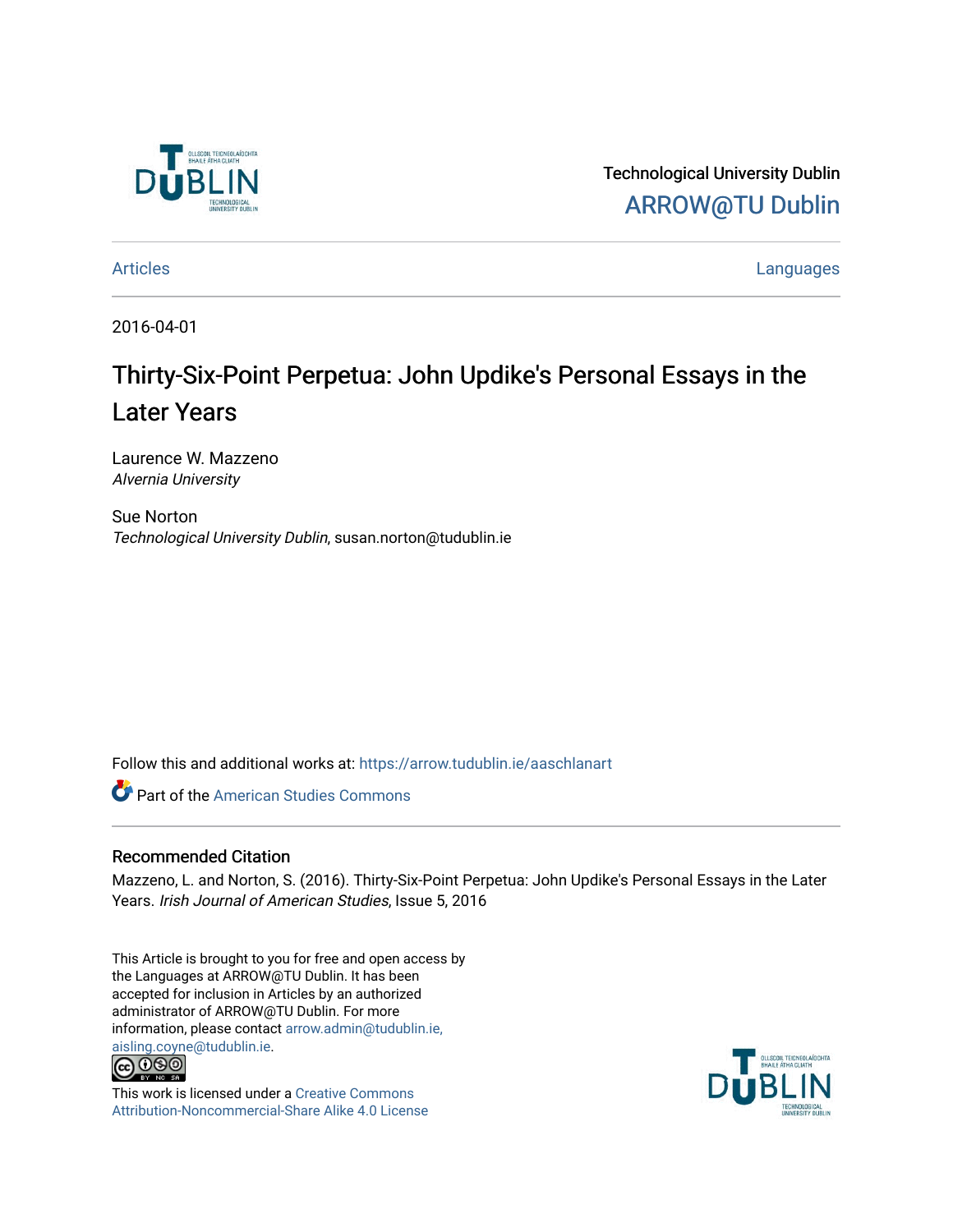# **Thirty-Six-Point Perpetua: John Updike's Personal Essays in the Later Years**

[Sue Norton](http://ijas.iaas.ie/index.php/author/suenorton/)

#### [Articles](http://ijas.iaas.ie/index.php/category/articles/?issue=issue-5)

Laurence W. Mazzeno (Alvernia University)

Sue Norton (Dublin Institute of Technology)

### Posterity

In his Preface to *Due Considerations* (2007), John Updike tells us that when he was a very young man, he yearned to become a professional writer so that his ideas might join the "printed material that hung above the middle-browed middle class in the middle of the last century like a vast cloud gently raining ink" (*DC* xvii)[.\[1\]](http://ijas.iaas.ie/index.php/thirty-six-point-perpetua-john-updikes-personal-essays-in-the-later-years-2/#_ftn1)

He remained motivated by publication throughout his life, never losing his desire to see his writing reach appreciative readers. He sometimes articulated how, in his own imagination, the printed word – typeset and permanent – offered some hope, perhaps merely illusory, for touching immortality. He writes in the Preface to *More Matter* (1999) that the assembly and arrangement of such a book offers the bliss of "bringing something imperfect closer to perfection," but that

*any illusion of "permanent form" struggles against the realizations, come upon me late in life, that paper decays, that readership dwindles, that a book is a kind of newspaper, … that no masterpiece will outlast the human race, . . . that our planet is doomed to die in a hiccup of the sun, that the sun will eventually implode and explode, and that the universe itself is a transitory scribble on the surface, so oddly breached fifteen billion years ago, of nothingness. Wow! Zap! Nevertheless, the living must live, a writer must write. (MM xxiii)*

In an essay in the same volume called "Me and My books," he tells us of his "panicked awareness" that the best of his writing life may be behind him. He imagines another bid for lasting influence as "the little black dot on the horizon begins to quiver," and he can "almost see the jacket, and make out the title page, in thirty-six-point Perpetua" (*MM* 62).

The desire to leave an indelible mark was a part and parcel of Updike's "self-consciousness," the name, of course, of his earlier book of memoirs. We cannot know whether posterity – doomed as it may be – will admire him more for his fiction or his nonfiction. He produced books in both genres – dozens of novels and short story collections, and nearly a dozen hefty collections of essays, reviews, and occasional writings. While contemporary readers probably think of him firstly as a novelist and short-story writer of opulent mimesis, future readers may see him equally as a composer of disarmingly erudite journalistic prose. His nonfiction was continually in demand. Periodicals of the finest reputation, as well as any others he chose to write for, were keen to publish his critical work, devotees were keen to read it, and he, clearly, was thoroughly eager to write it. The bulk of his nonfiction is comprised of reviews and copiously informed musings on culture and society. A smaller quotient of it might be described as "personal essay" – a *much* smaller quotient.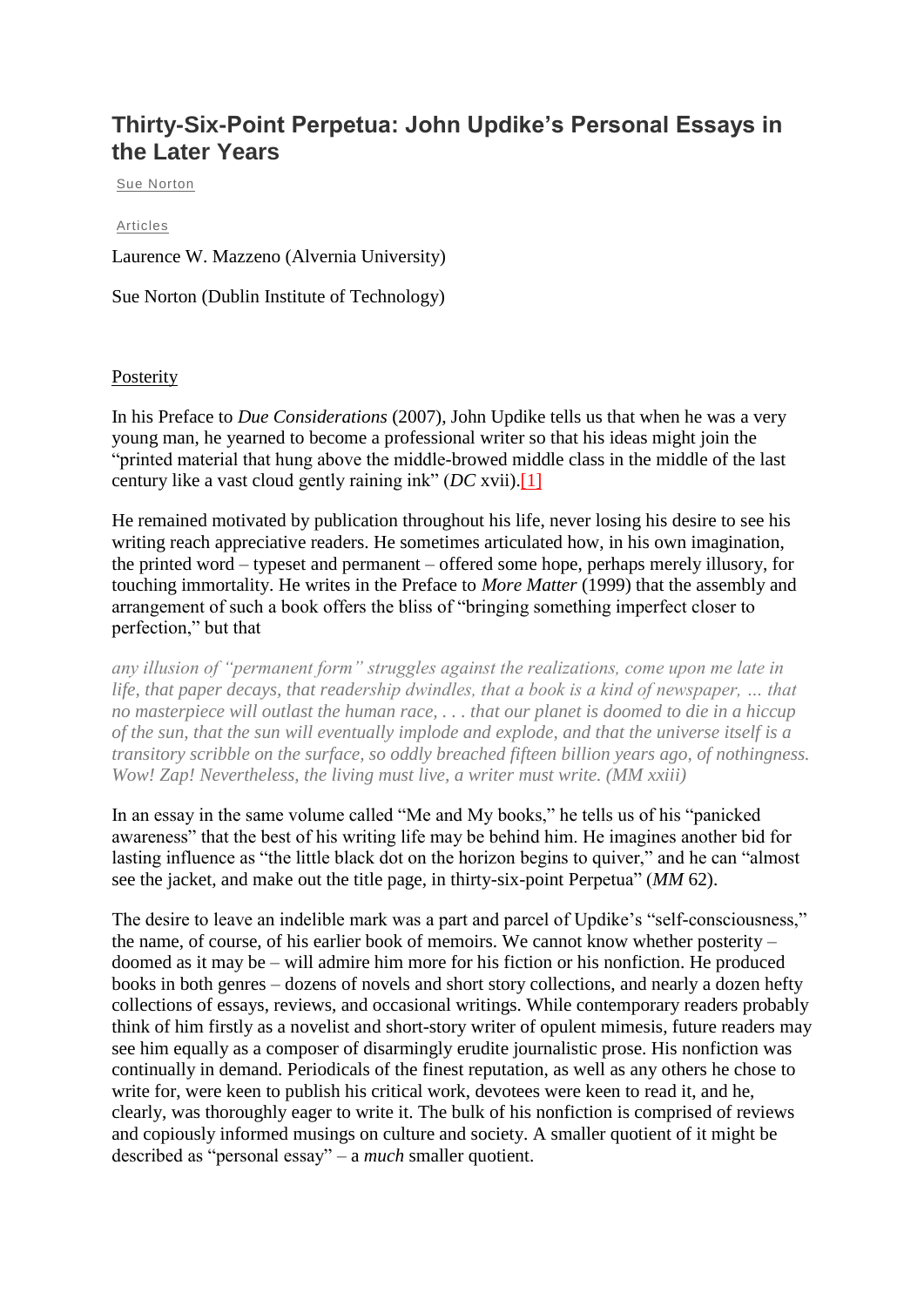For it would seem that, determined as John Updike was to write himself into immortality to the greatest extent possible, he was noticeably less determined, especially in his later years, to render himself his own subject matter. He explains his reticence in *Self Consciousness* (1989): "The fabricated truth of poetry and fiction makes a shelter in which I feel safe, sheltered within interlaced plausibilities in the image of a real world for which I am not to blame" (231). He makes the same claim in an essay written for the *London Times*in 1995, writing about the importance of his short stories: "[T]hese efforts of a few thousand words each hold my life's incidents, predicaments, crises, joys" (*MM* 62). Even then when he did write about himself, he tended to do so obliquely, sometimes by revealing his own anxieties or emotions via his treatment of someone else, whether an ordinary person or another writer.

When he does yield, overtly, to the personal essay form, his writing tends to have a texture more revelatory than divulging. He will tell us how he feels about his childhood, his adolescence, his young adulthood, his more recent past and his present, but he is not drawn to gross self-exposure. He does not veer toward the taboo or to the explication of intense inner pain, as so-called confessional writers often do. Nor does he appear to be seeking empathy or absolution. Instead, he gazes calmly upon his own life and articulates what he sees in terms as neutral and exacting as words will allow. From time to time, a certain sensitivity is exposed in his constant need to justify writing as a profession – and his writing in particular – against charges of irrelevancy.

But given the transcendence of privacy so increasingly characteristic of popular American culture, it is perhaps a little unusual that Updike's personal essays were commercially appealing, somewhat surprising that they had a market. His self-writing does not, in other words, invite prurient eyes. He discloses little that could be regarded as salacious. What we come upon, mostly, is ordinary human vulnerability delineated with characteristic precision in a dignified tone. We perceive a definite *earnestness* to express truth. But what he offers contains little, if anything, that might shock or disturb.

Instead, what Updike as essayist seems most preoccupied with is a kind of public selfconstruction, an identity of record. In *Living Autobiographically: How We Create Identity in Narrative* (2008), Paul John Eakin argues that autobiography should be understood as not "merely something we read in a book" but "a discourse of identity, delivered bit by bit in the stories we tell about ourselves day in and day out…" (4). Such "narrative self-fashioning," he writes, "may even possess an evolutionary, adaptive value, helping to anchor our shifting identities in time" (xi). In such a light, autobiography, however controlled and dignified, is a seductive prospect for one who wishes his words to outlive him. Updike's late essays demonstrate the validity of Eakin's argument, revealing a quite conscious effort at "selffashioning" that creates the image of the writer for which Updike wishes to be remembered.

## Authority

Perhaps the most distinguishing feature of Updike's limited venture into personal essaying, into explicit self-writing, is its quiet but recurring assertion of simple, authorial presence. Indeed, the insinuation of personality and personhood seems, sometimes, to be at least partly the raison d'être of his self-focused essays, which tend to lovingly encapsulate experience in phrases offered to the reader as handmade *hors d'oeuvres* might be served to honoured guests at a cocktail party. "Here," our host seems to say, "I made these myself. I chose the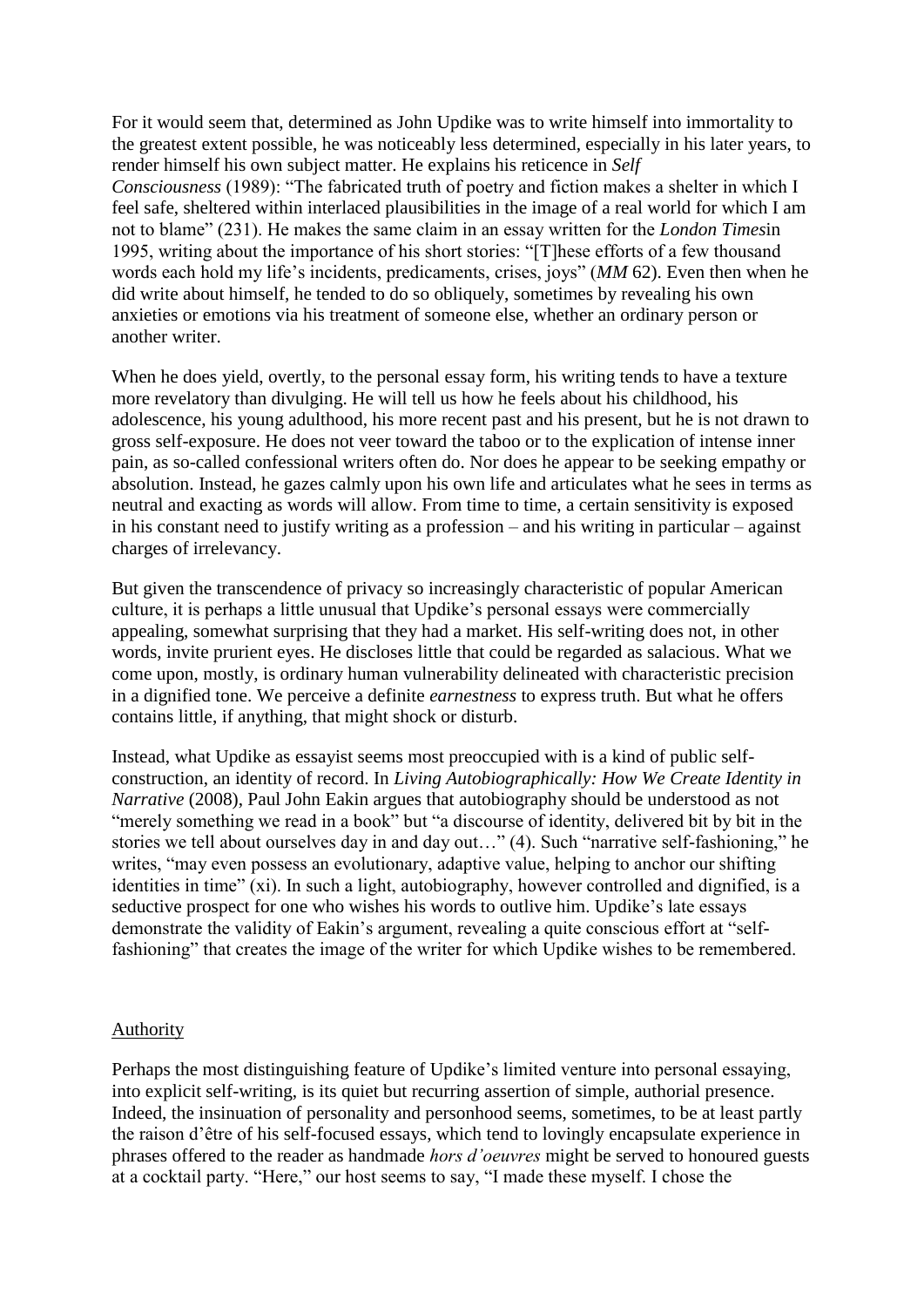ingredients fresh, and assembled them carefully, and arranged them pleasingly. I think they're quite pretty, and I hope you will enjoy them." And also like fine *hors d'oeuvres*, they are perhaps more delicate than filling. Their gift is in their precision of expression, regardless of the matter they express. We sense the writer himself *living* through his work, staving off death a little bit more by writing the self – as boy, as apprentice, as newlywed, as novelist – into paginated existence. The intent of these limited excursions into autobiography is not only to say something to the world, but to apprise the world that *he* is saying something.

His enterprise may seem a form of vanity. That is certainly a stone that notable authors and critics have been content to cast. The charge of narcissism was made most pointedly by David Foster Wallace in 1997. While celebrating the "senescence" of Updike, as well as that of Norman Mailer and Philip Roth, Wallace expressed gladness that "the novel as we know it" is likely to die with these giants of what he perceives as a misguided stream in the literary tradition: "When a solipsist dies, after all, everything goes with him. And no U.S. novelist has mapped the solipsist's terrain better than John Updike, whose rise in the 60s and 70s established him as both chronicler and voice of probably the single most self-absorbed generation since Louis XIV" (1). Others before Wallace had made similar criticisms. From the publication of his first novel, Updike was accused of possessing a fine style that masked his lack of substance. In 1963, Norman Podhoretz claimed he had "no mind at all" (252) and had "very little to say" (257). John Aldridge agreed with him in 1966, and further wrote that Updike had neither "an interesting mind" nor "remarkable narrative gifts or a distinguished style." Keith Mano dismissed Updike in 1974 as a "middle-class realist" who "should be unread" (987). And shortly after his death, *New Statesman* critic Leo Robson wrote, "It was always apparent that Updike had more talent than sense, but it grew to be a significant problem only once he had used up his liveliest material" (48).

Updike might have been particularly stung by this last criticism had he lived to read it. Yet one senses he was less concerned about accusations of vanity than he was about writing in vain. His views on authorial intention have been well captured, and they relate as much to nonfiction as they do to fiction or poetry. He believed in the capacity of the author to conceive a purpose and execute it, regardless of postmodern theory and criticism's insistence on "subjectivity" as opposed to agency. In "A Desert Encounter" we read of *l'Auteur's*embarrassment (as Barthes would have him) at having allowed his own celebrity to momentarily get the better of him, causing him to loom a little too large over a "merry old gentleman" (*HG* 11). We understand his self-chastening. We divine his gratitude for the exciting life he has lived amidst the "writers, composers, painters, sculptors, and architects" (*HG* 10) of The American Academy of Arts and Letters, so that when "the Roto-Rooter operative" (*HG* 9) steps aside, *deus ex machina*, leaving our illustrious author to bid farewell to "the ancient man brightly dressed in white trousers and a striped, starched shirt" (*HG* 9), we behold his humility, and it is not false. Barthes's idea of the writer as mere scripter, devoid of true essence, has no place here. Humility and gratitude are the very states of mind to which Updike the personal essayist stakes a claim in this piece; they are his to have and to hold. He is recommending these twinned moral stances to his reader as well. "A Desert Encounter" functions as a kind of cautionary tale. The elderly gentleman is full of life's enthusiasm and has retained his childlike willingness to be both candid and impressed. He even relishes a little the illustrious Academy member's expressed humiliation when he smiles sympathetically and says, "I know" (*HG* 11).

The juxtaposition of our celebrated American author against the anonymous, affable, American retiree, bas-relief in the sands of the south-western desert, works to assert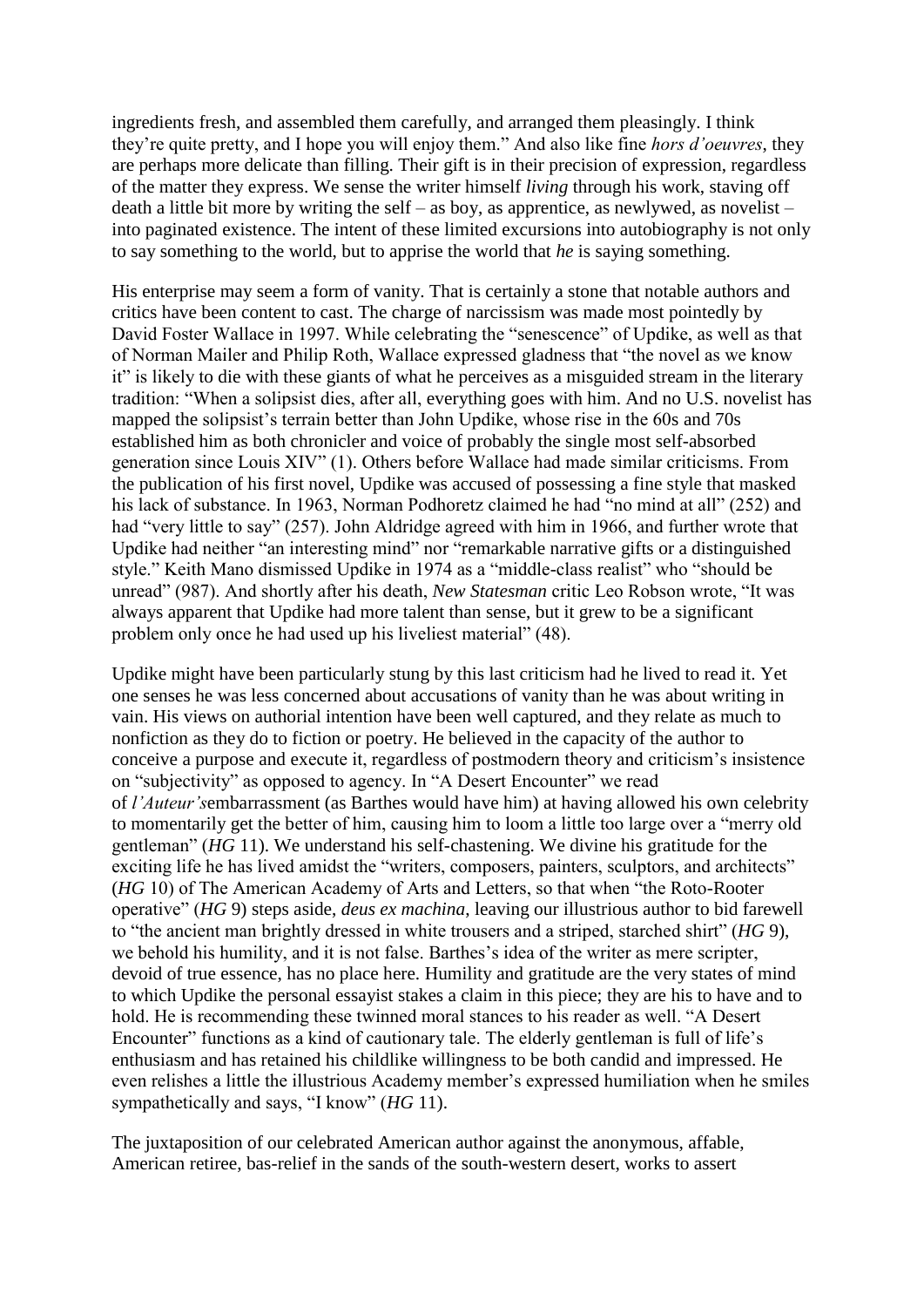individual identity – accrued and earned, if not provably inherent. "A Desert Encounter" is, literally, a positing of authorial presence. At the same time, it is a positing of ordinary individual presence too, in the personages of the writer, the plumber, and the elderly gentleman – the "ancient," as Updike craftily terms him, certainly aware of the irony in the appellation, as both are residents of the same retirement community. We find all three interested in being identified with their ideas, thus marking our writer, our essayist, as decidedly modern as opposed to postmodern in his non-nihilistic optimism. At the very least, in his recording of the desert experience, we find our author's affinity for the idea that narrative art can offer, in Robert Frost's famous phrase, "a momentary stay against confusion" (Frost 440).

While such an insistence on authorial presence may not be unique, not even in our *post*postmodern times, we notice nevertheless that Updike is unusually adept at making an old idea fresh. But what are we to make of that which is inadvertently expressed? In an essay in *Higher Gossip* called "The End of Authorship" (2006), Updike suggests, perhaps all too literally, that when men were men, writers were indisputably writers. Now, he worries, we inhabit a digital age of a "virtually infinite wordstream accessed by search engines and populated by teeming, promiscuous snippets stripped of credited authorship," so that we find ourselves in a "grisly scenario" (421). Specifically, he writes, authors "will soon be like surrogate birthmothers, rented wombs in which a seed implanted by high-powered consultants is allowed to ripen and, after nine months, be dropped squalling into the marketplace" (421). Not only is such a scenario implicitly (in fact, patently) un-manly and "grisly"; it is worryingly "surrogate," with a Google-generated "universal library" *promiscuously* replacing the "lonely forts" of diminishing book stores that had allowed us all, readers and writers alike, to "keep our edges dry" (422). In this dystopian universe of amalgamated wordlists, readers will no longer be able to look to writers for an invitation "to imagine, to argue, to concur . . ." (422). Instead, both Book and Author will be washed away in some great, digitized afterbirth.

Here, insemination, pregnancy, labour, and delivery are used as metaphors for the end of human literacy as we know it. The new "Marxist" (420) library may even bring an end to American individuality. Updike's recurring bafflement that some female readers and numerous feminist critics took issue with his depictions of women may strike us as hopelessly naive, given this particular analogy by which the birthing table is rendered the death bed of the author. Upon it, we find a squalling demon-infant of Yeatsian magnitude that will one day destroy all of our book stores. By conflating communism with motherhood, "The End of Authorship" demonstrates how, as Quentin Miller argues at length in *John Updike and the Cold War: Drawing the Iron Curtain* (2001), Updike's sense of self as a person and a writer was inextricably bound up with his anti-communist stance. Updike concludes the essay in gun-slinging fashion by urging booksellers to defend their lonely forts because "for some of us, books are intrinsic to our sense of personal identity" (422). This heroically masculine ending reinforces the essay's more general feminized anxiety, which we are left to sense was merely the result of ill-conceived metaphor, latent ideation revealed in ink.

Meanings, of course, can go astray. But to the extent that personal identity can be shored up by personal writing, Updike did seem willing to try. He says in his "This I Believe" contribution for NPR that he believes "most heartily" in "the human value of creative writing, whether in the form of verse or fiction, as a mode of truth-telling, self-expression, and homage to the twin miracles of creation and consciousness" (*DC* 670). And, like any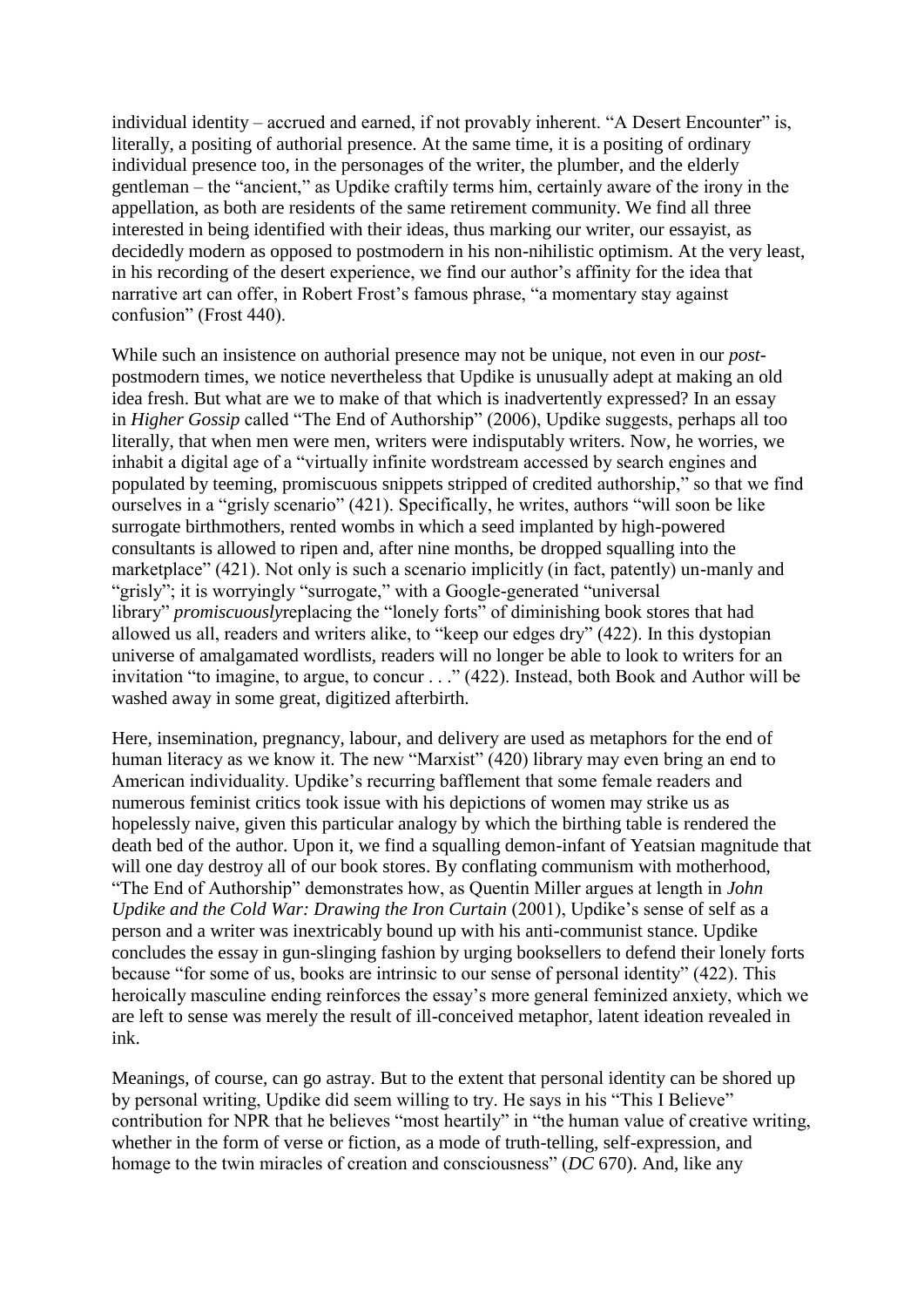proponent of creative writing, he would have known that "to try" is the original meaning of the French word *essayer*. In her article "The Essayification of Everything" (2013), Christy Wampole argues that the etymology is significant because "it points toward the experimental nature of essayistic writing: it involves the nuanced process of trying something out," the deployment of which speaks to a willingness to resist "the zealous closed-endedness of the rigid mind." "The essayist," she writes, "is interested in thinking about himself thinking about things."

Indeed, given its language of interrogation and, often, declaration, the personal essay form – latent content notwithstanding – would appear to hold out to the writer the genuine promise of explicit, clear-headed self-expression. A story, conversely, "is a kind of wandering thing that ends ambiguously," said Updike in a 2001 interview (Schiff 86). But crucially, he was not necessarily more convinced of the essay's power to exert definitive meaning. In his words, "those personal-seeming essays – and maybe it's some quirk in my own brain cells – don't have much to do with me once I've written them. They're out there, they possess whatever narrative interest they have, and it doesn't matter anymore how close or far from my own circumstances the stories were." Essays and stories, he implies, are somewhat interchangeable and share the "same narrative impulse" (Schiff 87). In his estimation, then, both forms offer a writer the chance to leave a mark, to express or to approximate some truth, but neither is better able to broker meaning.

In which case: as much as any author – of fiction or nonfiction, of verse or of prose – would wish to limit signification, to corral interpretation, he or she will likely leave unintentional marks too. While Updike was consistently partial to the premise of authorial intent, to the traditionally understood parameters surrounding the composing, creating figure of the artist, he recognized the errant nature of all modes of communication.

In the opening line of his short essay called "A Childhood Transgression," he says that, "in a sense, all of life – every action – is a transgression" (*MM* 799), thus calling to mind the familiar deconstructive mantra that "every reading is a misreading." And then, in evocatively nostalgic terms, using phrases that at every turn assert mood and atmosphere, personhood and personality, he goes on to tell of how one day when he was in early adolescence he pedalled his bicycle home across the high-school baseball diamond. When it began to sink in mud, he stepped off and pushed it the rest of the way. The mark he left behind in the infield was a "profound, insolently wandering gouge. . . . It looked as if a malevolent giant had run his thumb through the clay" (*MM* 800). But of course, the boy Updike, hardly a giant, had meant no harm. He had "meant" nothing at all. The scarring of the baseball diamond was interpreted locally as an act of vandalism. He feared that he might be found out and, worse, bring disgrace onto his school teacher father. He reports that, even now, he harbors some atavistic worry that his confession will bring consequences, and he remarks "how blind we are, as we awkwardly push outward into the world!" (*MM* 800).

Thus, "A Childhood Transgression" attests simultaneously to both narrative order and disorder, to intentional marks and unintentional ones, and to all of the misinterpretations that ensue from them. Tellingly, this story of juvenile misbehavior makes use of the decidedly personal essay, with all of its aspirations to truth, as the form by which to declare "how blind we are."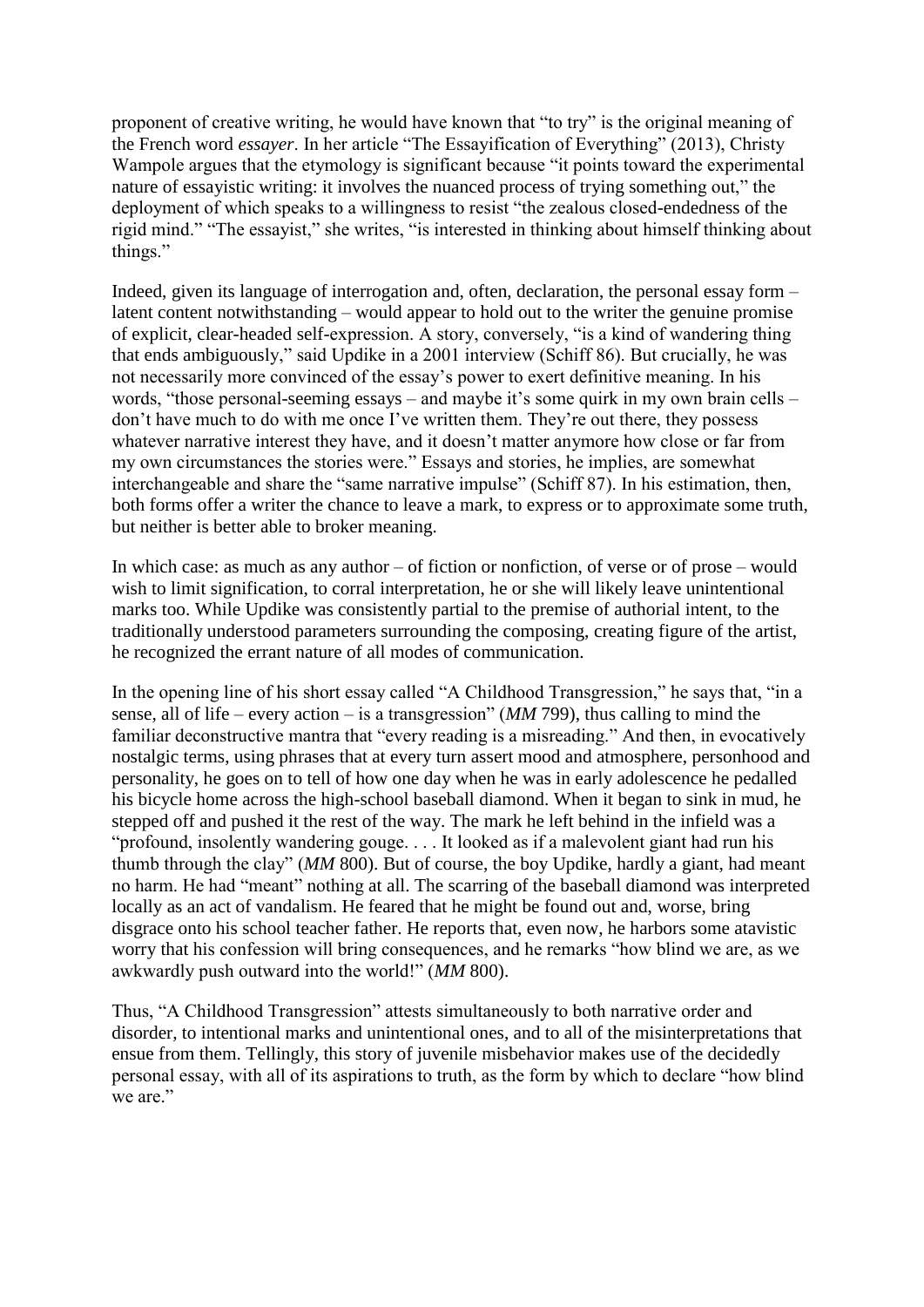### Immortality

A decidedly less personal essay, one that addresses the premeditated end of a writing life, as opposed to its meandering start, is "Late Works." Here, the sketchy track marks of the novice are left behind in contemplation of the richly composed literature of masters. In a gently academic style characteristic, for instance, of the *Hudson Review* or *Raritan*, "Late Works," which first appeared in the August 7, 2006 issue of*The New Yorker*, examines the final productions of a disparate group of writers — Shakespeare, Hawthorne, Melville, George Bernard Shaw, Henry James, Graham Greene, and very briefly James Joyce, Iris Murdoch, and Henry Green. Yet, even in such an other-focused piece of writing, Updike manages to reveal something of his anxiety over his own professional life, so central to his concept of self. He writes about these late works, he says, because, "at least for this aging writer, works written late in a writer's life retain a fascination. They exist, as do last words, where life edges into death, and perhaps have something uncanny to tell us" (*DC*50). Despite its academic superstructure – including references to Edward Said's *Late Style* and the work of Barbara Herrnstein Smith and Eve Kosofsky Sedgwick – "Late Works," though not a personal essay, per se, plainly has something to tell us about its own "aging writer."

In large part, it is given over to a discussion of the final years of Shakespeare's public career. Updike's commentary centers on the late romances, which are characterized by numerous improbabilities and exceptional artifice, and pays special attention to *The Tempest*. That play, generally thought to be the last Shakespeare wrote before retiring to the countryside, is regarded as one of his most philosophical. It is, Updike writes, "a lovingly composed late work, the roughness of its predecessor romances smoothed, their dissonances resolved" (55). Noteworthy in the context of his own late-career creativity, however, is his view of Shakespeare regularly delivering up his work for public scrutiny. Reaching back to one of his earliest compositions, the famous Sonnet Sequence, Updike tells us that the Bard appears to have deplored his literary efforts to make a living as a playwright and player. He selects lines from "111" in which Shakespeare uses the derogatory phrase "public means" (1.4) to describe his work and employs a metaphor from the trades to lament his profession: "my nature is subdued / To what it works in, the dyer's hand (11.6-7)." Updike's interpretation of these famous lines is terse yet telling: writing is "Dirty work, in other words, but lucrative" (*DC* 54). The sentiment echoes the one from *More Matter*: "the living must live, a writer must write" (*MM* xxiii).

Thus, for both Elizabethan and Pennsylvanian, writing is a craft. It pays the bills – an idea one finds in several other of Updike's essays and prefaces. And yet, almost immediately contradicting himself, he declares that art, as distinct from writing, is not something to be mastered: "Art arises, it may be, from the death-denying portion of the psyche, deeper than reason's reach" (*DC* 66). Though "deaths occur" in these late romances, these "last four plays that can be assigned to Shakespeare's exclusive authorship," he writes, "deny death the last word" (67). Therefore, if immortality follows, it is because the writer's craftsmanship, when combined with art, has refashioned (perhaps "dyed") sometimes improbable raw materials – like a tale of castaways stranded on an island, or a saga about a car salesman in central Pennsylvania – to produce classics.

Indeed it is easy to imagine that Updike has in mind himself as much as his literary forebears when he writes, "What does haunt late works are the author's previous works; he is burdensomely aware that he has been cast, unlike his ingénue self, as an author who writes in a certain way, with the inexorable consistency of his own handwriting" (*DC* 60). After a decade of blame for not writing a major work, and then two decades of accusation that he was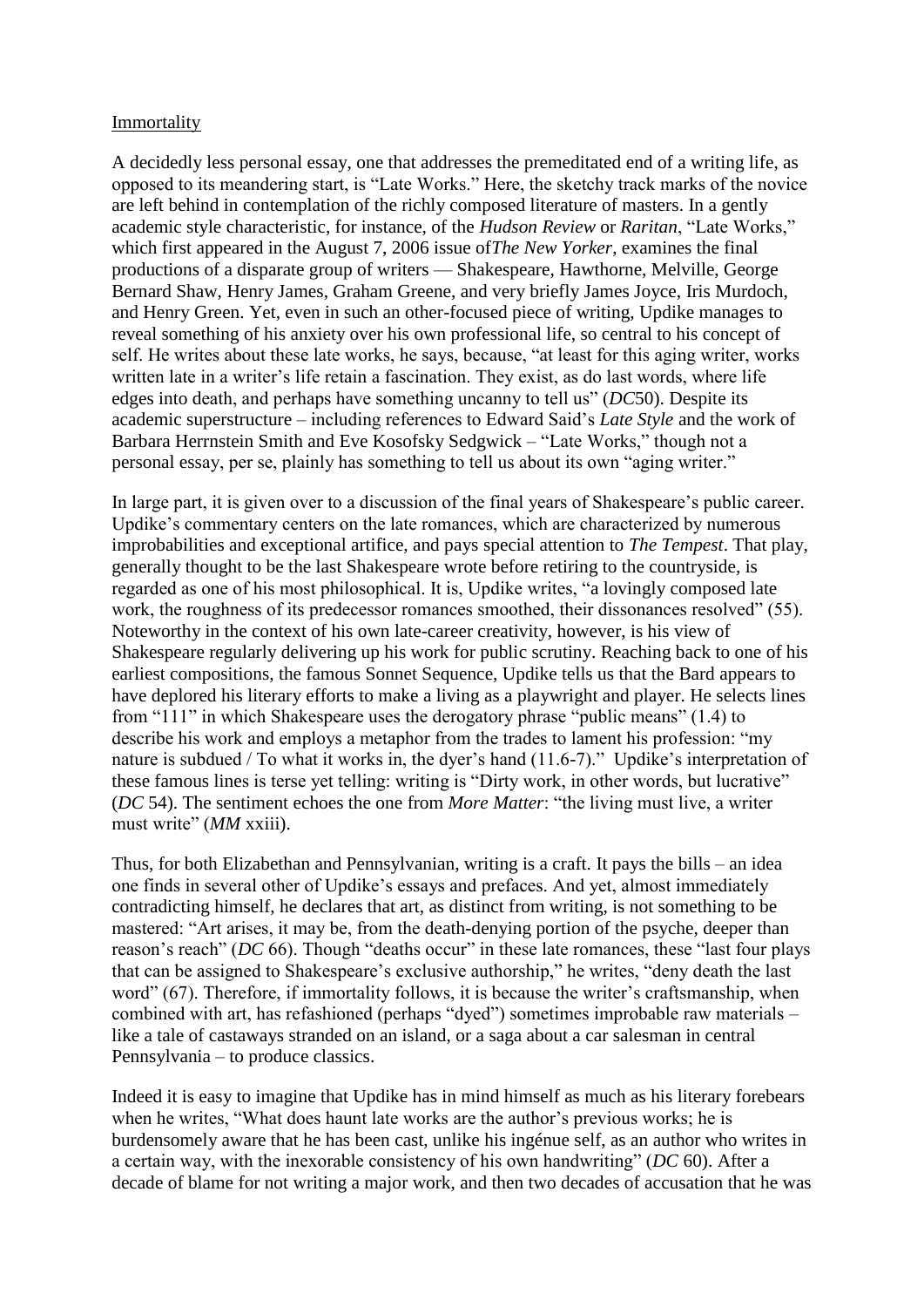all style and no substance, Updike came to the end of his career with a certain degree of skepticism about his own staying power, a somewhat paradoxical anxiety of influence. In laying out the case for the greatness of the men and women he profiles in "Late Works," he enables himself to see how his own work, too, may endure, and why the struggle to continue fashioning phrases and sentences is worthwhile. He celebrates Melville, who at seventy appeared to Julian Hawthorne "'a melancholy and pale wraith'," for being able to find "vigor enough to crowd onto a naval incident from 1797 most of what he felt about male beauty, human justice, cosmic injustice, and the Christ myth" (*DC* 60). He points to the joyfully ironic ending of Joyce's *Finnegan's Wake*, when Finnegan rises from his coffin, as a confirmation that – on some level, at least – death can be overcome. He quotes from Shaw, who wrote at age ninety-two, "I cannot hold my tongue nor my pen. As long as I live I must write" (qtd. in *DC* 61). What may be gleaned from these repeated assertions is that the writer, even toward the end, pursues his profession in the inescapable hope that his works – some of them, at least – will outlast him.

#### Destiny

Not only in "Late Works," but in numerous others of Updike's self-referring essays, this theme of inescapability is a defining one. He frequently presents the idea that "a writer must write" as one that has been with him since boyhood, at times inscribing the page as one might a headstone, offering a totality of purpose: Here Lies John ~ In Life He Wrote ~ In Death He had Written. Indeed, the autobiographical impulse is itself presented as inevitable, as in the uncannily reflective words that open the essay called "Updike and I": "I created Updike, out of the sticks and mud of my Pennsylvania boyhood, so I can scarcely resent it when people, mistaking me for him, stop me on the street and ask me for his autograph" (*MM* 757). In these lines and elsewhere, Updike's notion of having literally narrated himself into existence is a tempting one. Several of his essays, including "Updike and I," "An Account of my Childhood Reading" (*DC* 658) and "Early Employments and Inklings: My First Job" (*DC* 665), are confiding, nostalgic accounts of a writer's attempts to unearth his own wellsprings and take the measure both of his talent and his dedication to that talent. Updike invites us to join him in concluding that not only was he made for ink, but, in the selfdetermining, "adaptive" sense meant by Eakin, made *by* it too. In other words, the John Updike that both he and we have come to know has been mediated through the printed word.

He tells us in "Early Employments and Inklings" that he had several paid employments before the age of eighteen including factory work and farm work, which he found respectively merciless and mirthless. At one point, he tried to write a mystery novel. Then, in the summer after high school, he was hired as a copyboy by the editor of *The Reading Eagle.* After the "thrumming, churning misery" of manufacturing, followed by the "sun baked" labour of agriculture, he at last felt part of "a meaningful process" (*DC* 666). He describes the Lintotype room as hot and noisy, but, he writes, "its product made sense to me" (*DC* 666). Implying how human activity almost literally unfolds in a newspaper, he notes his pride at being involved in "one more instalment of life's ceaseless serial," ending with, "This was my element, ink on paper" (*DC* 666). Indeed, even in the title of the essay, with its punning use of the word "*ink*lings," we find undertones of predetermination as the youthful Updike resolves to write himself into a writer's existence.

The autobiographical narration here is cyclical and strategic: the writing author writes about his early experiences in writing. If Updike is, as Eakin claims of all autobiography,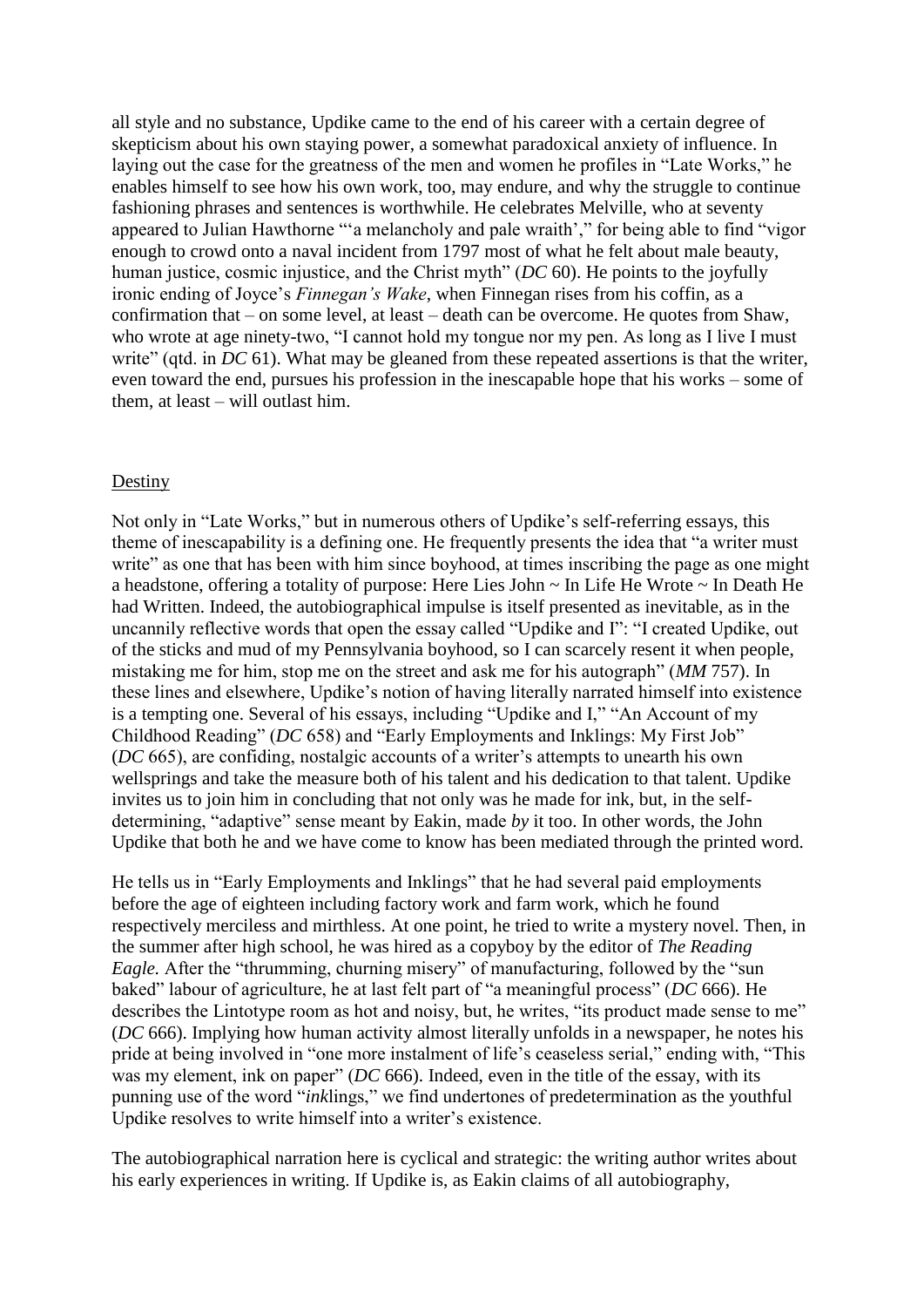attempting to anchor his shifting self in time, then he is discovering that, in every season of his life, he has been a writer. As readers, we find ourselves cast as confidantes to his tale of his own becoming, and we observe him assume the position shared by all autobiographical writers: that of voluntary vulnerability, wilful self-exposure, and the invitation of judgement. The very act of telling one's own story is in many ways presumptuous. Self-writing presupposes an interested reader. But self-writing that asserts one's own special calling – a calling more special, by implication, than merciless factory work or mirthless farm work – risks derision and, of course, accusations of solipsism. Yet Updike perseveres in public selfdefinition. Resisting any temptation to false humility, he gives us to understand that no other walk of life could he have travelled than that of a writer, not, at least, without considerable unhappiness.

So invested was he from a young age in the prospect of a writing life, that his earliest childhood memories include intimations of mortality that steer him clear of reading the work of "dead authors," for fear that they would "drag [him] down with them" (*DC* 659). Published first in 1965 when he was thirty-three years old, the short piece called "Some Accounts of my Childhood Reading" still rang true to him in 1997 when it appeared on *The Times* website. Selected for publication once again in *Due Considerations* in 2007, it reinforces our understanding of Updike as writer-by-pre-destiny. It offers us a view of a latecareer writer who, as if looking into a rearview mirror, is recalling his younger self recalling his even younger self. We learn that in choosing reading material as a pre-teen, he had a "narcotic need for newness" (659), and, when he was a teenager, forced himself to read both *The Wasteland* and *Ulysses*. The latter, he says, overwhelmed him with its "whiff of death, of God's death" (659), suggesting to us once again that the "death of the author" has, for Updike, always been as much a literal dread as a figurative one.

#### Legacy

Though he accepted that "no masterpiece will outlive the human race," and articulated this understanding in the Preface to *More Matter*, Updike nevertheless conceded to the human drive toward permanence. Not only did he concede to it, but he seems to have understood it as the very stuff of art. His preoccupation with lasting influence was palpable in his work, and, in his later years especially, became its thematic grist. In some essays, he seems a writer seeking understanding more so than praise. His concern with legacy is a strong undercurrent, most notably in "The Writer in Winter," which first appeared in the November/December 2008 issue of *AARP Magazine*. Daphne Merkin has suggested that Updike's willingness to publish there reveals something about his personality: "No literary snob, he, for all that he was criticized for being one. It's impossible to imagine other writers of his stature (Philip Roth, for instance) stooping to reflect for that publication's Life Lessons column" (Merkin 198).

This "stooping," however, suggests a humble desire for connection. By the year 2008, John Updike had no need to prove that he could secure reputable publication. While one may (snobbishly, perhaps) agree with Merkin's disparaging assessment of the American Association of Retired People's flagship periodical, *AARP Magazine* afforded Updike his 'ideal readers' – more than twenty million of them, in fact – constituting perhaps the largest audience he ever reached with any single piece of writing. AARP members and readers are, as was Updike at the time, past the mid-point of their lives and suffering some of his same physical infirmities and anxieties. In the summer and fall of 2008, his health deteriorated.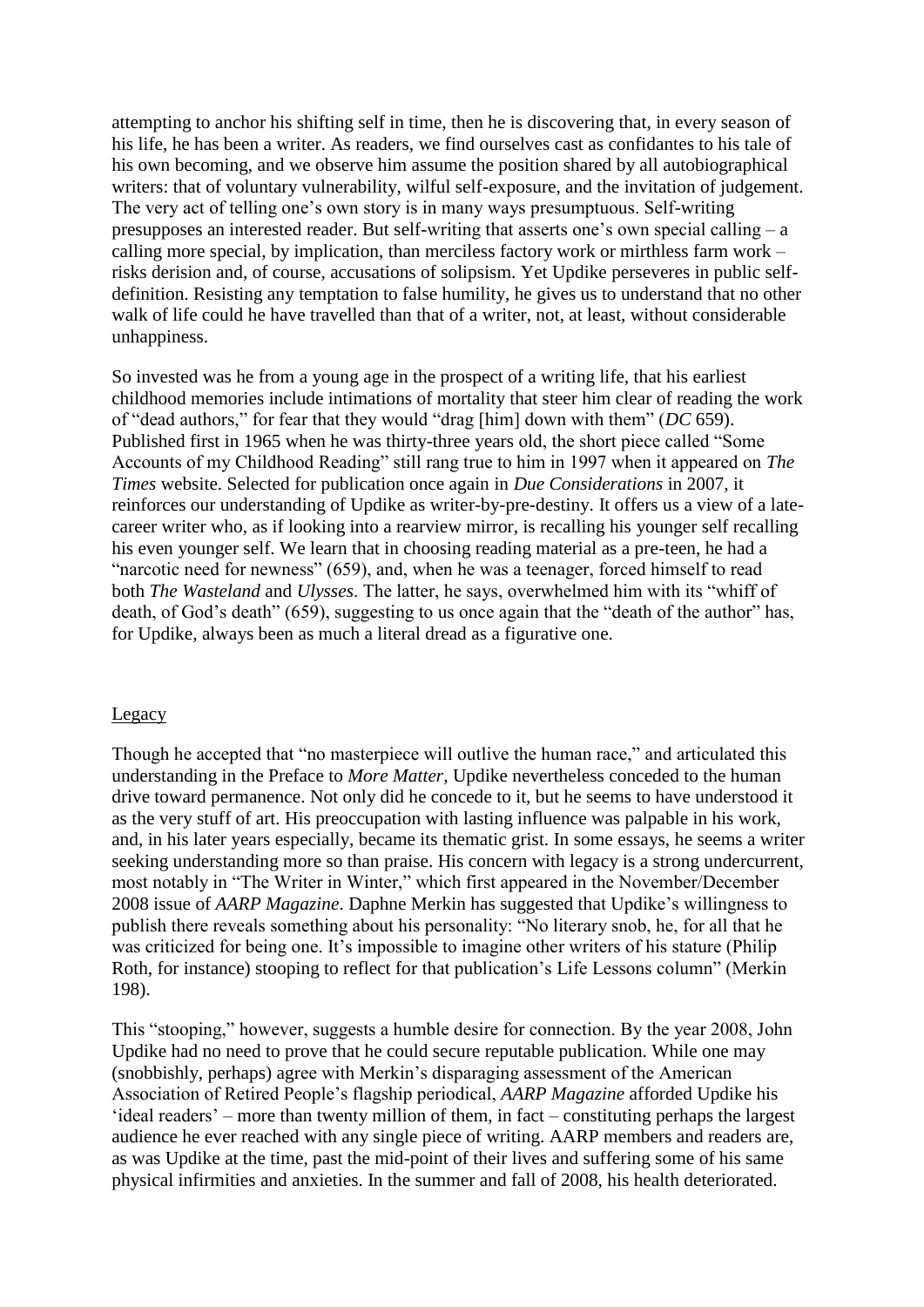Then, shortly after "The Writer in Winter" was published, he received the news that he had metastatic lung cancer. In his final months, he produced several poems that would be collected in *Endpoint* (Begley 479-80). But for all practical purposes, "The Writer in Winter" was the last essay that Updike would see in print before his death in January 2009.

Whereas the tone of "The End of Authorship," published just two years earlier on a similar topic, is plaintive and at times even strident, "The Writer in Winter" strikes a more personal and nostalgic chord. Even before the opening sentence, Baby Boomers and Greatest Generation readers would have been reminded by the title of the popular and critically acclaimed 1968 film *The Lion in Winter*, the story of the tumultuous relationship between England's Henry II (played by Peter O'Toole) and his headstrong wife Eleanor of Aquitaine (a role that garnered for Katharine Hepburn one of her four Academy Awards for best actress), as the two argue over which of their sons is better suited to rule England after Henry's demise. Updike may have adapted the movie title for his essay simply because the phrase has a playful ring to it. Or perhaps he was struck by *The Lion in Winter*'s legacy theme. There is no missing the point that, in his final correspondence with the world, he is both appreciative of the life he has led and concerned that his works – like the royal couple's sons – will carry his name into the future.

The "Life Lessons" column in which the essay appears allows Updike effectively to bequeath a message to an audience that has made him both commercially successful and critically acclaimed. The insights he shares are drawn from his experiences as a writer, and the method he employs is both traditional and familiar: a comparison of older writers with their younger selves. His characterization of his profession as *work*, as a craft requiring skill and artistry that can be punishing in some ways to its aging practitioners, would have hit home for two generations that prized personal industry and honest enterprise. And yet he confesses that for him the rewards have more than justified the labor. As if in answer to Keats' question in "To" Autumn" – "where are the songs of Spring?"  $(1.23)$  – Updike gently but defiantly replies that the writer in winter "has [his] music, too (1.24)."

Indeed "The Writer in Winter" is something of a swan song, one composed for a cherished audience of other aging Americans in whom Updike seeks not approval but fellowship. He deploys tropes along the way that will create a bond with readers, encouraging them to think of how they have changed and been challenged over time. Unsurprisingly, allusions to the worlds of sport and entertainment recur to draw important contrasts between the dwindling life of the writer and that of the athlete, professional or amateur. The essay's second sentence calls up a sporting image recognizable to many middle-class retirees – and one with which Updike was especially familiar – professional golf: "There is no Senior Tour for authors," he tells AARP's readers, "with the tees shortened by twenty yards and carts allowed" (*HG* 3). Later, though, he takes heart in observing that "the ability to fill in a design" for a long work of fiction "is almost athletic" (*HG* 5), by pointing out that the "ballplayer can't stretch his career much past forty" (*HG* 6).

As Jack De Bellis has demonstrated in his essay, "It Captivates . . . It Hypnotizes," Updike enjoyed a lifelong fascination with the movies; a devotee of cinema, he understood the power that the silver screen held over members of his own generation. The allusion to the popular 1968 movie in his title is carried into the text, relying on familiar stereotypes to catch readers' attention and perhaps tug at their heartstrings. In noting the advantages of being a younger writer, he remarks, "you are not yet typecast" (*HG* 3). But on the other hand, an older writer has an advantage over a screen star: after all, at forty "an actress must yield the romantic lead to a younger woman" (*HG* 6). Perhaps the most affecting contrast he makes is his lament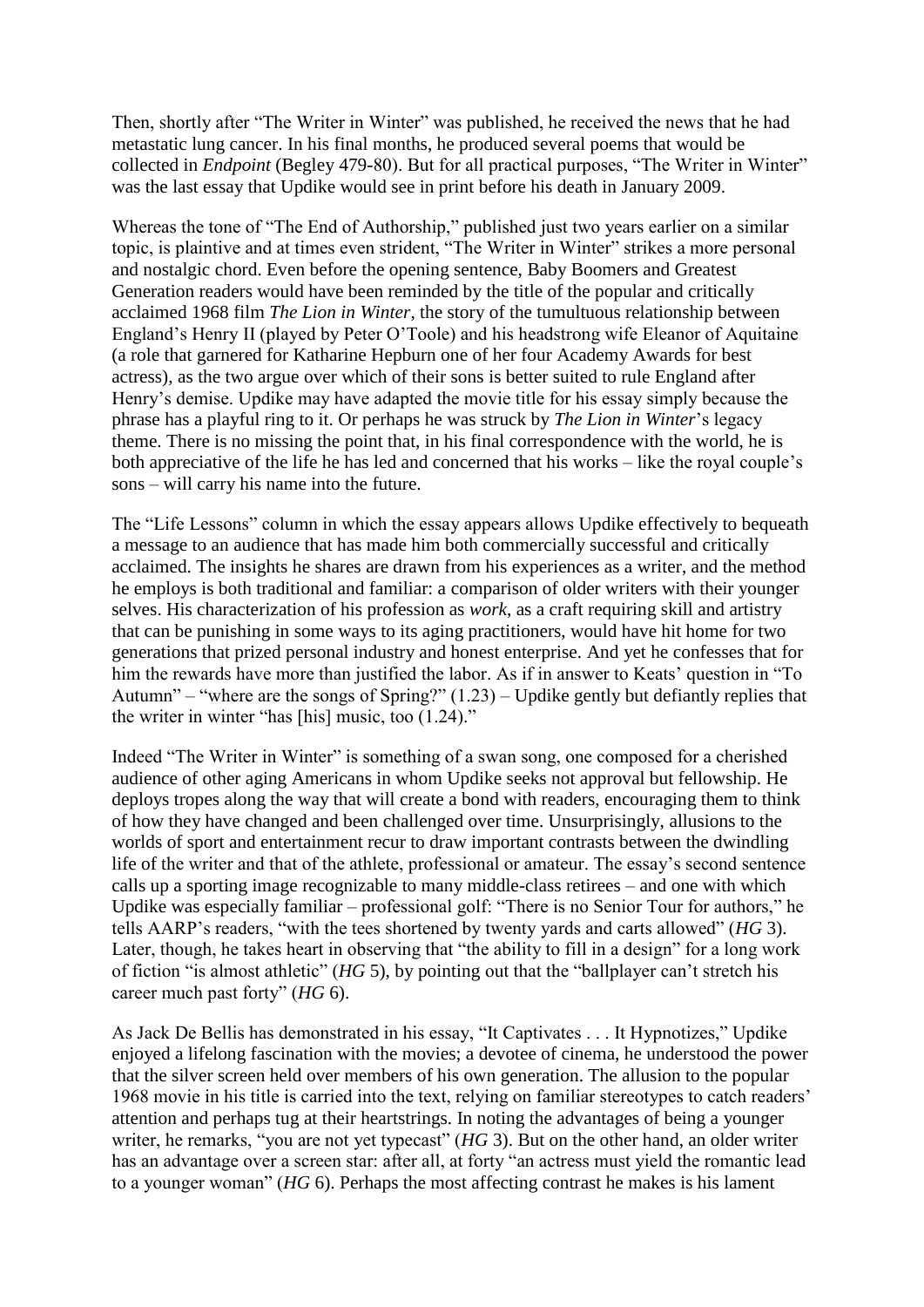over the fleeting fame of even the most famous celebrities. "It distressed me," he writes, "to read of some teen-ager who, subjected to the Rolling Stones' halftime entertainment at a recent Super Bowl, wondered why that skinny old man (Mick Jagger) kept taking his shirt off and jumping around" (*HG* 6). If he had not yet won over his audience, Updike would certainly have elicited sympathetic vibrations with this sad observation.

Whereas allusions to sport and entertainment allow him to distinguish a writer's lot from these more glamorous professions, other comparisons reinforce the bond he wishes to establish with his readers. Using a rather shopworn analogy, he compares writing to mining for precious gems. The writer often "mine[s] the purest veins" of the "precious lode" of "memories, impressions, and emotions" from one's early experiences by the age of forty (*HG* 3), leaving the writer's aging brain to perform the painstaking task of "lift[ing] lumps out of the earth and put[ting] them under the glass case of published print" (*HG* 4). The familiar activity of driving – an increasingly stressful activity for aging Americans – becomes his way of emphasizing a writer's need for control over his materials. As age has made it harder to "think of the right word," he admits to losing touch with the larger thought when he finds his "paragraph has skidded off" in an "unforeseen direction" (*HG* 4).

To note his subtle web of allusion in "The Writer in Winter" is to appreciate his verbal prowess, but the question remains: to what end? Surely one aim of all essay writing is to establish kinship between author and reader, something, we might argue, that Updike treats as essential to any type of writing. Still, this presciently parting essay appears to have an even larger purpose than simply to remind golden agers that "we are all in this together." It also interweaves a number of observations on the challenges inherent in the profession of letters, quite apart from any considerations of age. While Updike devotes ample attention to the process of writing, employing some of his famous word play ("My word processor—a term that describes me as well" [*HG* 4]) and noting (to the delight of many computer-challenged readers) how technology has not replaced the need for the human brain to seek out the right word, his real point is that the worthiness of the product itself is what separates great writers from the masses of scribblers turning out mountains of published materials: "Young or old," he states in his opening sentence, "a writer sends a book into the world, not himself" (*HG* 3). It is not merely incidental that he includes in the opening paragraph a list of "the idols of our college years – Hemingway and Faulkner, Frost and Eliot, Mary McCarthy and Flannery O'Connor and Eudora Welty" (*HG* 3). Surely he is correct that he and his readers had once thought of these giants "aswim in a heavenly refulgence" (*HG* 3). But one of his own more purgatorial concerns is to suggest that, during their careers, these men and women underwent the same struggles as the writer he describes in his essay – himself. A later reference to the brutal treatment that Hemingway received at the hands of reviewers upon the publication of one of his last novels, *Across the River and into the Trees,* emphasizes the universal precariousness of the writing life: "A pervasive unpredictability lends hope to even the most superannuated competitor in the literary field" (*HG* 6). A writer – including the giants to whom he pays homage – cannot be certain that his next book will be well received. In fact, literary history tells a different story, one that Updike captures in an apt organic metaphor: "Over time, many books quickly bloom and then vanish; a precious few unfold, petal by petal, and become classics" (*HG* 6).

Although Thomas Beller found "The Writer in Winter" a "bit annoying" and another example of Updike's smug self-deprecation, over time the essay may become one of Updike's more enduring. Almost coincident with its publication, bloggers Jamelah Earle (*LitKicks*) and Randy Ford (*The Brainpan*) posted commentaries on it. Less than two years later, Philip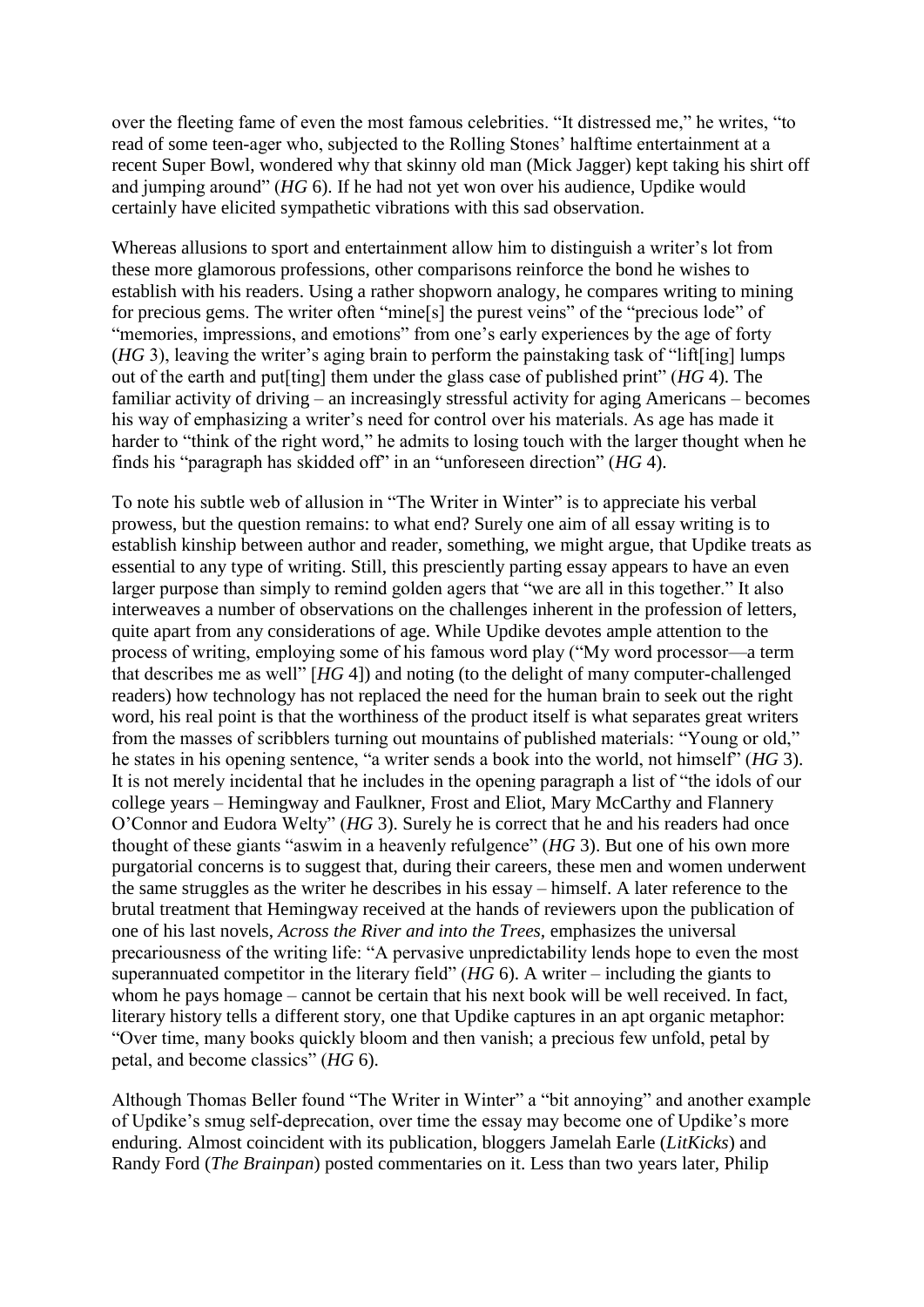Zaleski included it in his collection *The Best Spiritual Writing 2010*. David Heenan quoted from it in *Leaving on Top: Graceful Exits for Leaders* (2012). What seems clear, however, is that "The Writer in Winter" was, for Updike, an aptly final essay. Like so many of his late writings, its prevailing emotions are gratitude and hope: gratitude for a career that has proven personally satisfying and professionally rewarding, and hope that at least some of the works he has produced will blossom into classics. It suggests that, while immortality will always elude us, perpetuity remains possible.

# **Notes**

[\[1\]](http://ijas.iaas.ie/index.php/thirty-six-point-perpetua-john-updikes-personal-essays-in-the-later-years-2/#_ftnref1) For ease of reference, we have used shorthand identifications for the essay collections from which we quote frequently: *Due Considerations* (*DC*); *Higher Gossip* (*HG*); and *More Matter* (*MM*).

# **Works Cited**

Aldridge, John. "The Private Vice of John Updike." *Time to Murder and Create*. New York. McKay,1966. 164-71. Rpt. in *Modern Critical Views: John Updike*. Ed. Harold Bloom. New York: Chelsea House, 1987. 9-13. Print.

Begley, Adam. *Updike*. New York: Harper, 2014.

Beller, Thomas. Rev. of *Higher Gossip: Essays and Criticism*, by John Updike. *San Francisco Chronicle.* 6 November 2011. Web. 1 June 2015.

De Bellis, Jack. "'It Captivates . . . It Hypnotizes': Updike Goes to the Movies." *Literature/Film Quarterly* 23.3 (1995): 169-87. Print.

Eakin, Paul John. *Living Autobiographically: How We Create Identity in Narrative.* Ithaca, NY: Cornell UP, 2008. Print.

Earle, Jamelah. "Updike in Winter." *LitKicks*. N.p.,7 November 2008. Web. 1 June 2015.

Ford, Randy. "On The Writer in Winter." *The Brainpan*. N.p., 25 October 2008. Web. 1 June 2015.

Frost, Robert. "The Figure a Poem Makes." *The Robert Frost Reader: Poetry and Prose*. Ed. Edward Connery Lathem and Lawrance Thompson. New York: Holt, 1972. 439-42. Print.

Heenan, David. *Leaving on Top: Graceful Exits for Leaders*. Boston: Intercultural Press, 2012. Print.

Keats, John. "To Autumn." *John Keats: The Complete Poems*. Ed. John Barnard. New York: Penguin, 1988. 434-35.

Mano, D. Keith. "Doughy Middleness." *National Review* 20 August 1974: 987. Rpt. in *Critical Essays on John Updike.* Ed. William MacNaughton. Boston: G. K. Hall, 1982. 74- 76. Print.